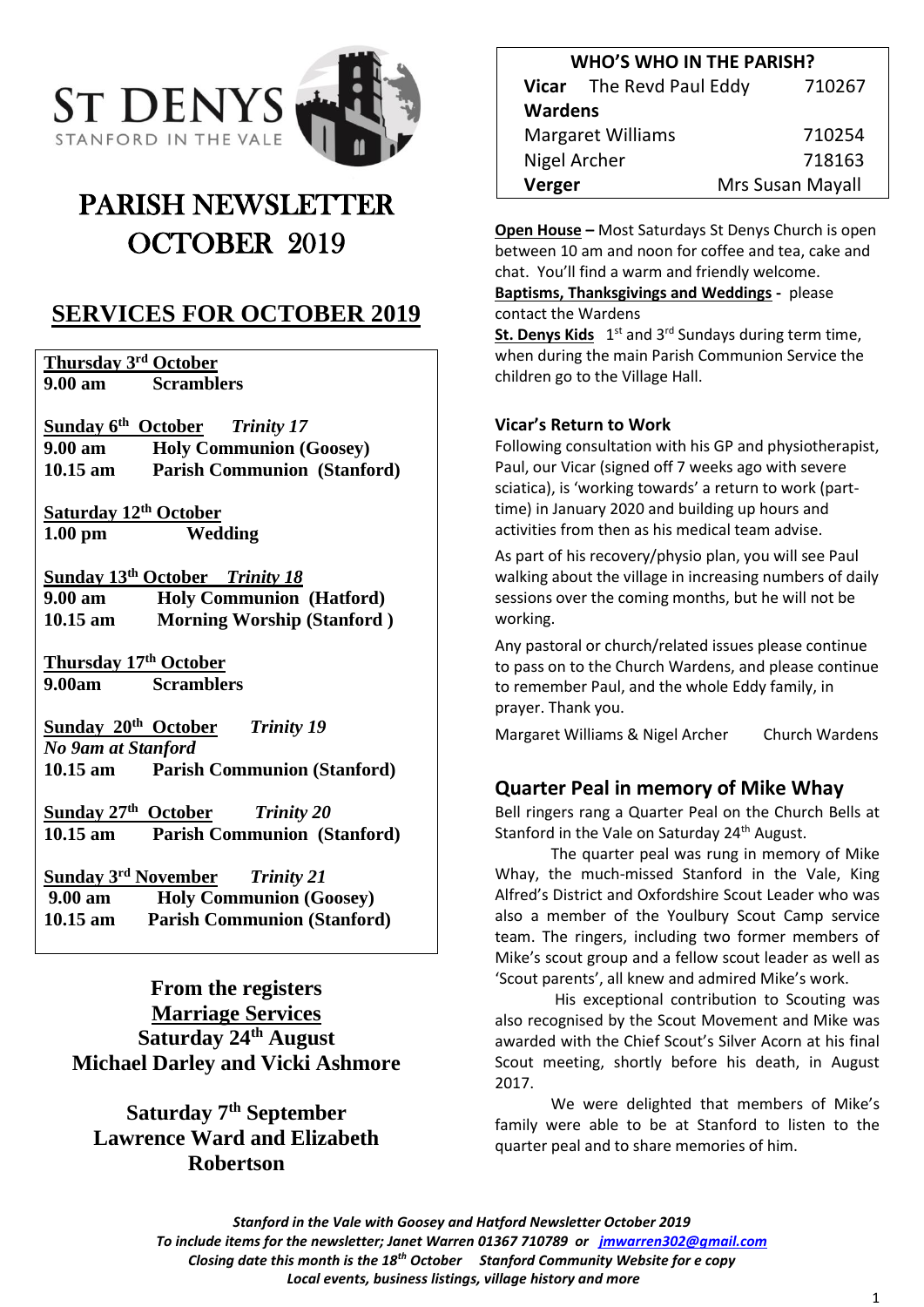The quarter peal, involving 1260 changes of Grandsire Doubles, took 41 minutes to complete. The band was Isobelle Taylor, Emma Brooks, Helen Scott, Jackie O'Hagan, Andrew Baxter (conductor) and Hugh Baxter.

Jackie O'Hagan [\(StDenysChurchBells@btinternet.com\)](mailto:StDenysChurchBells@btinternet.com)

**Stanford in the Vale CE Primary School** High Street

**From September 2019** Stanford in the Vale CE Primary School have one or two spaces in Year 2 Year 3 Year 5 Year 6 If you are interested please ring the school office on 01367 710474 to arrange a visit.

# **Thank You Will Tustin**

We would like to express our heartfelt thanks for all the cards, kind words and visits following Will's unexpected death on August  $3<sup>rd</sup>$ . It feels as though the whole village has thought of us. It means so much to know he will be remembered so fondly, and it will bring us some comfort in the long months ahead. **Sandra, Neil, Andy and Ellie Tustin**

### **Mr and Mrs Ward**

Liz and Lawrence Ward sincerely thank everyone for their cards and good wishes on the occasion of their marriage

### **Stanford in the Vale Village Hall Management Committee**

Our thanks to all exhibitors, helpers and supporters at the recent Horticultural Show. A special thank you to John and Christine Smith for organising their  $30<sup>th</sup>$  + Show. Next year will be the last one that John and Christine organise so we are looking for someone to work along side them during the year with the view to taking over the organising. It would be very sad if the show stopped! **Contact : Joan Greenwood 710578**

> **The next Parish Council Meeting is on Wednesday 2<sup>nd</sup> October in the large Village Hall at 7.30 pm All welcome**

**Scramblers rd and 17th October 9.00-10.30** In the Church All toddlers and carers welcome

#### **Chatterbox Small Village Hall Every Thursday from 10 – 12 noon**

All are welcome to call in for a drink, catch up with friends or meet new ones.

**Thursday 3 rd October - We will also be hosting a Macmillan Coffee Morning with Stanford Pre School. All welcome**

#### **"Music & the Landscape"**

**Our next concert entitled "Music & the Landscape" starts at 7.30pm on the 5th October 2019 in St. Denys'** Church, Stanford in the Vale. The concert brings together Music, Poetry & Art, reflecting the beauty of our landscape, with composers from Dvorak to Vaughan Williams and features Coral Lancaster - cello, Wendy Hiscocks – piano with the Stanford in the Vale Art Group. Admission by programme £12.00 from Vogue Hairdressing, 28 High Street, Stanford in the Vale, 01367 710476, by reservation on 01367 718420, email dippedderdpa@btinternet.com or at the door. Proceeds (after expenses) to Parkinsons.Me

**Stanford in the Vale History Group** Meeting at Stanford Village Hall, in the Small Hall **Tuesday, 8 th October at 7.45 pm Steve Capel-Davies will talk about "Transport around Wallingford**" (River, Road, Rail, RAF) Visitors welcome (£3 entrance) Refreshments and raffle. Further information: Contact Phil Morris, 01367 710285

## **FARINGDON & DISTRICT U3A IN OCTOBER 2019**

**Tuesday 1st October Faringdon Corn Exchange Open Day 10am - 12noon This is an opportunity for potential members to** 

**meet other people, and to investigate different groups. Refreshments are available. There is no charge.**

**Thursday 10th October Paul Colley will talk about his latest project "Bats - secret lives revealed with award winning photography" in the Corn Exchange.** Paul's new project started this spring; he is working with some local bat conservation groups. The project has a high public

profile due to its imagination and novelty. Paul will discuss the project and illustrate it with photographs. Refreshments are available after the talk which starts at 2.30pm. All members are welcome but visitors are required to pay £1.50. Further information is to be found on the U3A web site – [https://faringdon](https://faringdon/) districtu3a.com or by contacting the chairman Margaret Brown on 01367 615 385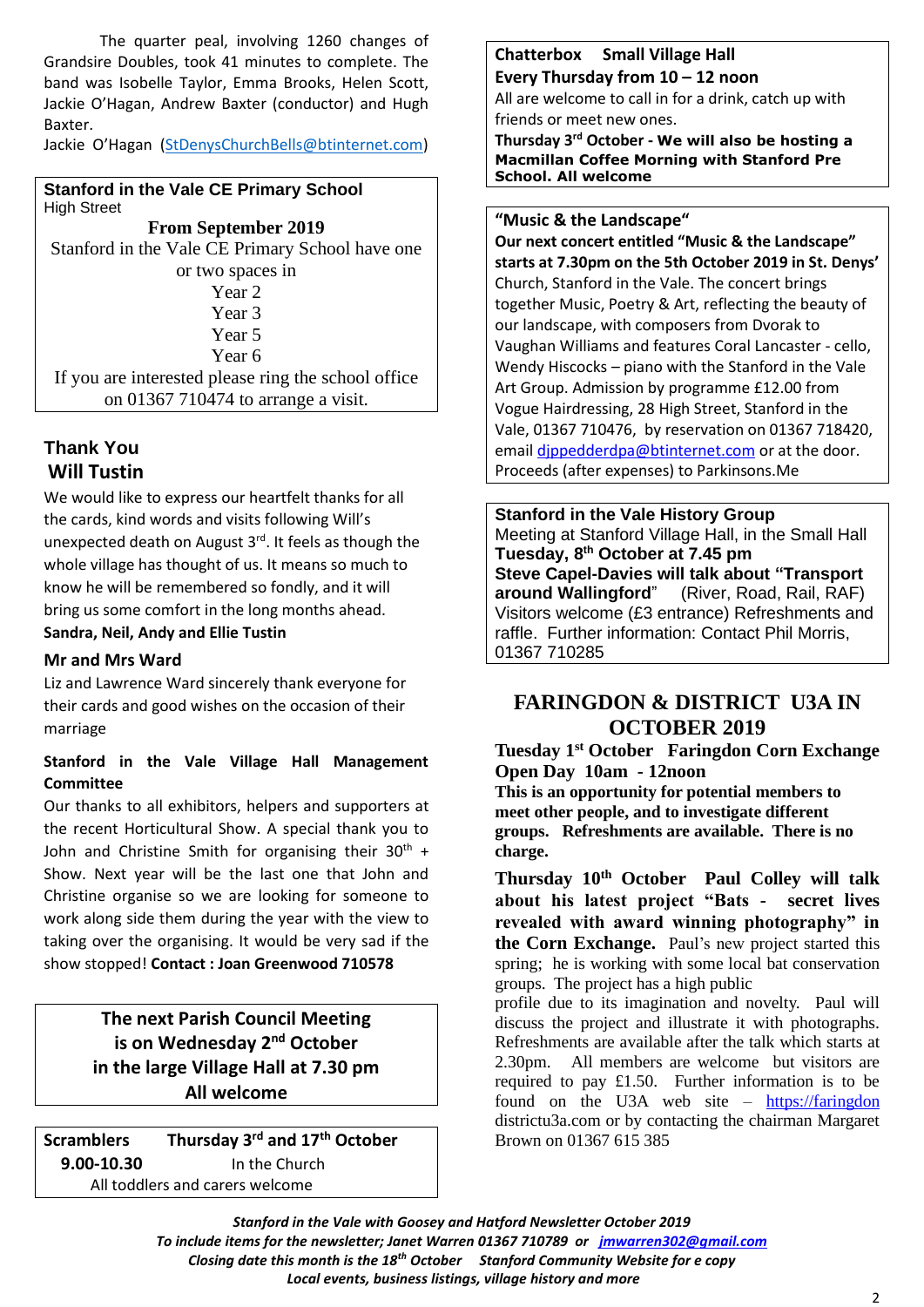**Zumba Gold - Stanford in the Vale Village Hall** Fun packed dance Latin-inspired fitness class aimed at 55+ Mondays 12-1pm £5 No need to book - just come along! Contact : [Eugeniezumba@outlook.com](mailto:Eugeniezumba@outlook.com)

### **Sustainable Stanford Friday 11th October Plastic Shopping comes to Stanford! Stanford Primary School Hall 3.30-5.15pm Enter from the main entrance.**

Fight plastic pollution and come and refill your own containers with a selection of dry goods, whole foods, detergent refills, shampoo and other plastic free goods at the **Scoop zero-waste and The Hive Mobile Refill Store.** 

Many of our products are sold by weight or volume so you can buy exactly what you need in any tub or container, reducing food waste, packaging waste and saving money. Cash and cards accepted. Find out more at bit.ly/2kl114o

# **Afternoon Tea in the Village Hall**

**Friday 11th October**

Come for a free, delicious **Afternoon Tea** in the **Village Hall** All welcome and bring a friend **2.30-4.30pm**

#### **Stanford Art Group Monday 14th October**

Watercolour Demonstration with Gus Mills Non-members welcome Members £2 Non-Members £5 Stanford Village Hall (Small Hall) 7.30 pm

### **STANFORD WI**

Our next meeting will be on **Wednesday 16th October 7.30pm - 10.00pm Stanford Village Hall Our speaker will be Carrie Rossiter who will give a talk** 

**entitled "MY INDIAN INFLUENCES"**

If you are interested just come along. We would love to see you. Non Members £4

## **AGE UK OXFORDSHIRE INFORMATION DROP IN**

The next Drop In at Stanford Coffee Shop will be on **Thursday 17th October 10.00am – 12.00am** Local Community Information Networker, Ann Collins, will be on hand to answer any age related questions you may have and is always happy to have a chat.

# **Churchyard Working Party**

Can you spare an hour or two to help with a variety of jobs in the Churchyard on **Saturday 19 October**

Just turn up any time from 9.30 am onwards. Your contribution will be most welcome and it will help to keep the Churchyard in good order for the benefit of the whole village. Margaret Grant.

**Fairtrade Stall Saturday 19th October 10am - 12 noon in St Denys' Church** Fairtrade, food, drink and gifts from the Mustard Seed shop in Faringdon.

## **Repair Café Saturday 19th October** The Repair Cafe will be operating again in the

COFFEE SHOP on Saturday 2- 4pm. Bring along anything you think we might be able to repair. No charge just a donation

# **Stanford in the Vale Gardening Club Wednesday 23rd October at 7.30p.m in**

Stanford in the Vale Large Village Hall Garden. Speaker: Malcolm Brownsword on the topic of 'My Gardening Year'

Visitors warmly welcomed £3.00. Refreshments from 7.15p.m. Raffle drawn at the end. More information from Rosemary Packer 01367 710445.

## **Monthly Film Afternoon for Over 50's**

Come and enjoy a cinema afternoon **on Monday 28 th October. Starts at 2pm.** Tea and coffee plus cakes and supplied with the film for **£3.50 per person.** This event is organised by the Community Network team at Age UK Oxfordshire -phone Mandy on 07827 235 429

# **ADVANCE NOTICE**

# **VILLAGE VOICES' AUTUMN CONCERT**

### **St Denys' Church Friday 1st November at 7.30pm SING FOR FREEDOM**

Songs of S. Africa, Spirituals, Les Misérables Donations for COMBAT STRESS Supporting service personnel with mental health problems

To include items in November's newsletter please send to send to **[jmwarren302@gmail.com](mailto:jmwarren302@gmail.com)** or telephone **01367 710789** and leave a message. **Closing date: 18th October 2019**. **Late items cannot be accepted.**